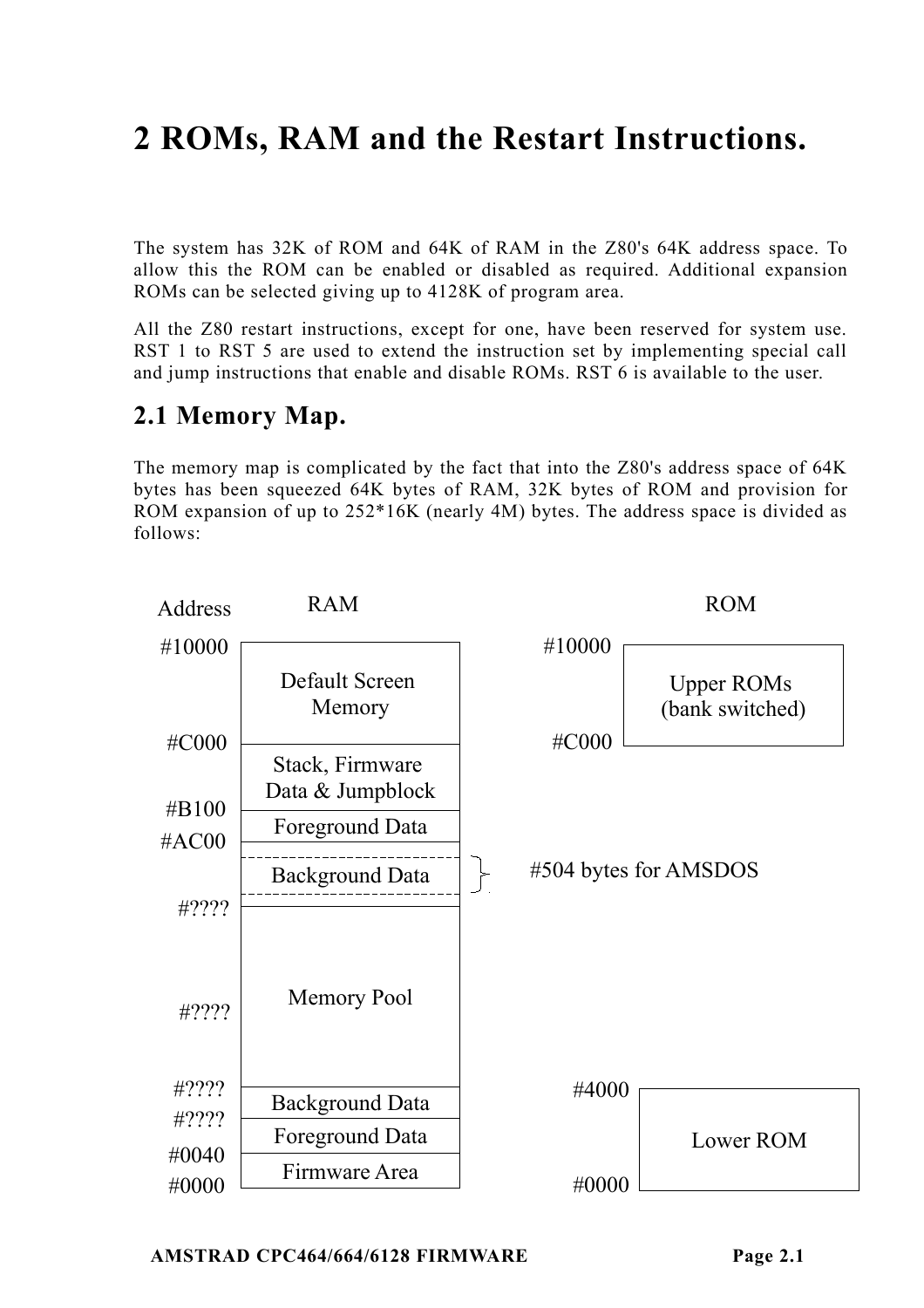The sizes of the two background areas depend on the background ROMs fitted to the machine (see section 10).

The upper foreground data area need not have its lower bound at #AC00 but this is the default setting (as used by BASIC). The lower foreground data area need only be reserved if it is needed (this area is not used by BASIC and is set to zero length). The memory pool left between the background data areas is also for the foreground program to use (see section 10).

The 32K of on-board ROM is split into two sections which are handled separately. Henceforth these will be discussed as if they were separate ROMs. The firmware resides in the lower ROM. The BASIC resides in the upper ROM. This upper ROM is bank switched so that up to 252 expansion ROMs (see section 10) can replace it in the memory map.

# **2.2 ROM Selection.**

There are two mechanisms for switching ROMs in and out of the address space:

### **a. ROM State.**

The upper and lower ROMs may be enabled and disabled separately. When the upper ROM is enabled data read from addresses between #C000 and #FFFF is fetched from the ROM. Similarly, when the lower ROM is enabled data read from addresses between #0000 and #3FFF is fetched from the ROM. When the ROMs are disabled data is fetched from RAM.

Note that the ROM state does not affect writing which always changes the contents of RAM.

### **b. ROM Select.**

Expansion ROMs are supported by switching the upper ROM area between ROMs. Expansion ROMs are addressed by a separate ROM select address byte implemented in I/O space. ROM select addresses are in the range 0..251, providing for up to 252 expansion ROMs.

When the machine is first turned on it selects ROM zero. This will usually select the on board ROM, but an expansion ROM may be fitted at this address, which will pre-empt the on-board ROM.

See section 10 for a description of the use of expansion ROMs.

# **2.3 The Restart Instructions.**

The Kernel supports the store map in a number of ways. In particular a variety of facilities are provided to handle subroutine addresses extended to include ROM select and/or ROM state information. Some of the restart instructions are used to augment the existing Z80 instruction set. The other restarts are reserved.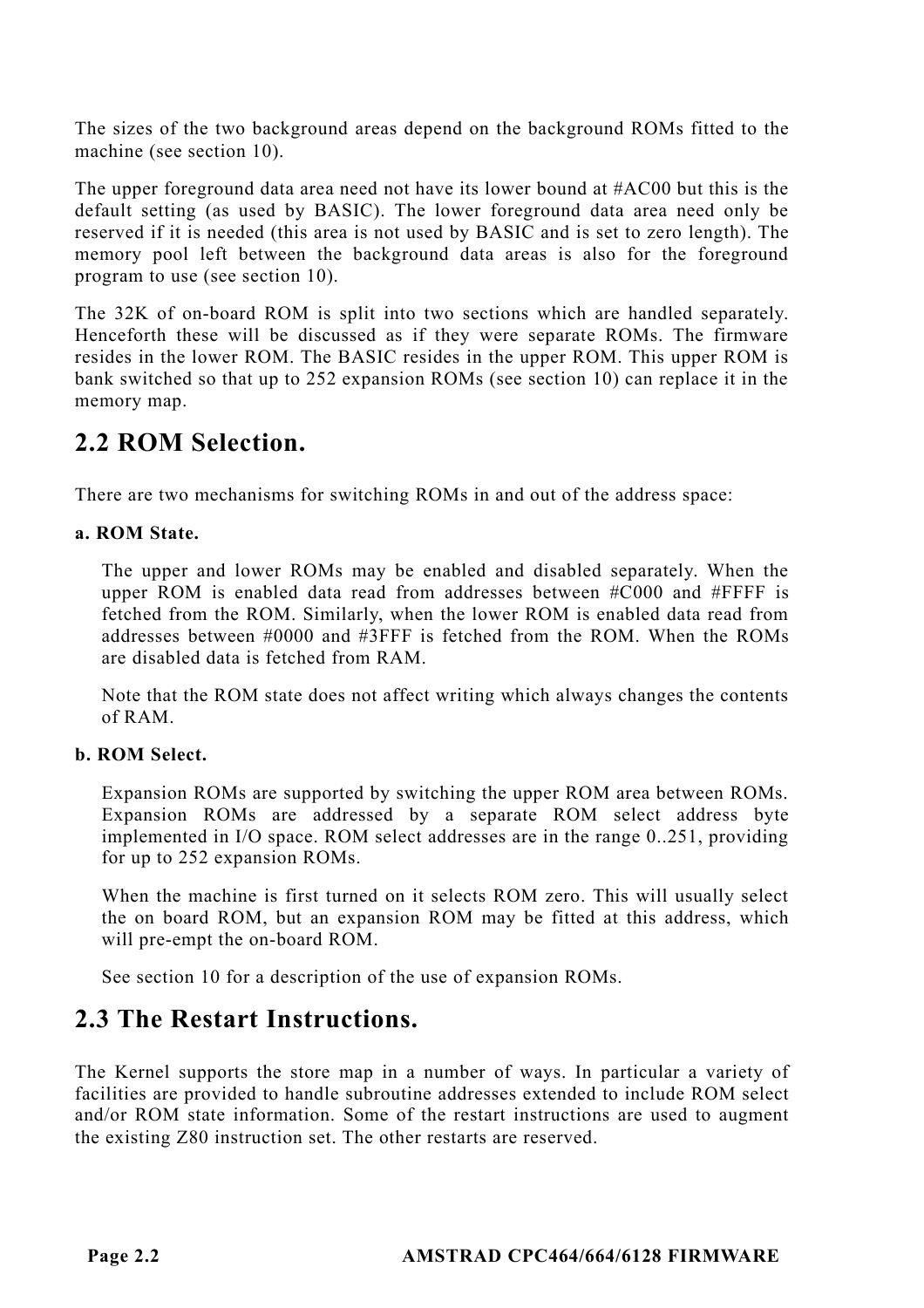The firmware area between #0000 and #003F is set up so that the restarts operate whatever the current ROM state is. The user should not alter the contents of this area except as indicated in section 18.

The restarts are as follows. A fuller description of their operation can be found in section 18.

#### **a. The Extended Instruction Set.**

LOW JUMP (RST 1)

RST 1 jumps to a routine in the lower 16K of memory. The two bytes following the restart are assumed to be a 'low address'- so RST 1 can be considered to be a three byte instruction, rather like a JP instruction.

The top 2 bits of the 'low address' define the ROM enable/disable state required; the bottom 14 bits give the actual address (in the range  $\#0000$  to  $\#3$ FFF) to jump to once the ROM state is set up. When the routine returns the ROM state is restored to its original setting.

The firmware jumpblock, through which firmware routines should be called, makes extensive use of LOW JUMPs. These LOW JUMPs request the lower ROM to be enabled, so that the lower ROM may be disabled except when the firmware is active.

SIDE CALL (RST 2)

RST 2 calls a routine in an associated ROM, It has a very specialised use. A foreground program (see section 10) may require more than 16K of ROM. The side call mechanism allows for calls between two, three or four associated ROMs without reference to their actual ROM select addresses, provided that the ROMs are installed next to each other and in order.

The two bytes following the restart instruction give the 'side address' of the routine to call - so the RST 2 can be considered to be a three byte instruction, rather like a CALL instruction. The top 2 bits of the 'side address' specify which of the four ROMs to select; the bottom 14 bits, when added to  $\#C000$ , give the actual routine address. The upper ROM is enabled, the lower ROM is disabled. Both the ROM state and the ROM select are restored to their original settings when the routine returns.

FAR CALL (RST 3)

RST 3 calls a routine anywhere in memory, in RAM or in any ROM. The two bytes following the restart are assumed to be the address of a 'far address'. The 'far address' is a three byte object, which takes the form:

- Bytes 0..1 Actual address of routine to call.
- Byte 2: ROM select/state required.

The ROM select/state byte may take the following values:

0-251: Select the upper ROM at this ROM select address. Enable the upper ROM, disable the lower ROM.

#### **AMSTRAD CPC464/664/6128 FIRMWARE Page 2.3**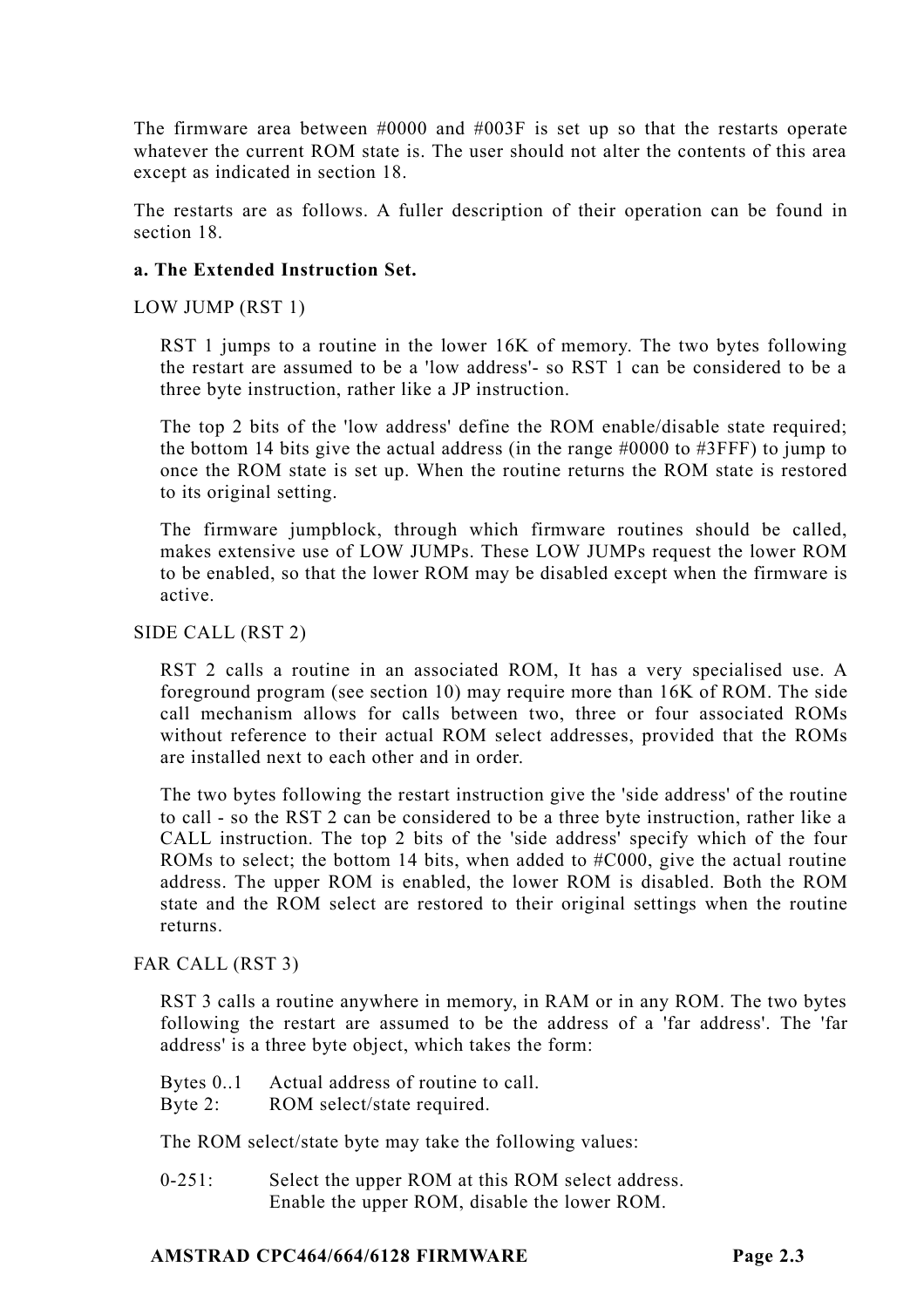252-255: No change of ROM select, enable/disable ROMs as follows:

252: Enable upper ROM, enable lower ROM. 253: Enable upper ROM, disable lower ROM.

254: Disable upper ROM, enable lower ROM.

255: Disable upper ROM, disable lower ROM.

Note that the 'far address' is not itself contained in the 'instruction', but is pointed at. This is because the ROM select address will depend on the particular order in which the user has chosen to install expansion ROMs and must be established at run time.

Both the ROM state and the ROM select are restored to their original settings when the routine returns.

#### RAM LAM (RST 4)

RST 4 reads the byte from RAM at the address given by HL. It disables both ROMs before reading and restores the state afterwards. This 'instruction' avoids the user having to put a read routine into the central 32K of RAM to access RAM hidden under a ROM.

Writing to a memory location always changes the contents of RAM whatever the ROM enable state.

#### FIRM JUMP (RST 5)

RST 5 turns on the lower ROM and jumps to a routine. The two bytes following the restart are assumed to be the address to jump to - so RST 5 can be considered to be a three byte instruction, rather like a JP instruction. The lower ROM is enabled before jumping to the routine and is disabled when the routine returns. The state of the upper ROM is left unchanged throughout.

#### **b. The Other Restarts.**

RESET (RST 0)

RST 0 resets the system as if the machine has just been turned on.

#### USER RESTART (RST 6)

RST 6 is available for the user. It could be used to extend the instruction set in the same way that other restarts have been used, or it could be used for another purpose such as a breakpoint instruction in a debugger.

Locations #0030 to #0037 inclusive in RAM may be patched in order to gain control of the restart. If the lower ROM is enabled when the restart is executed then the code in ROM at this address causes the current ROM state to be saved in location #002B. Then the lower ROM is disabled and the firmware jumps to location #0030 in RAM. If the lower ROM is disabled then the restart calls #0030 as normal for this Z80 restart instruction.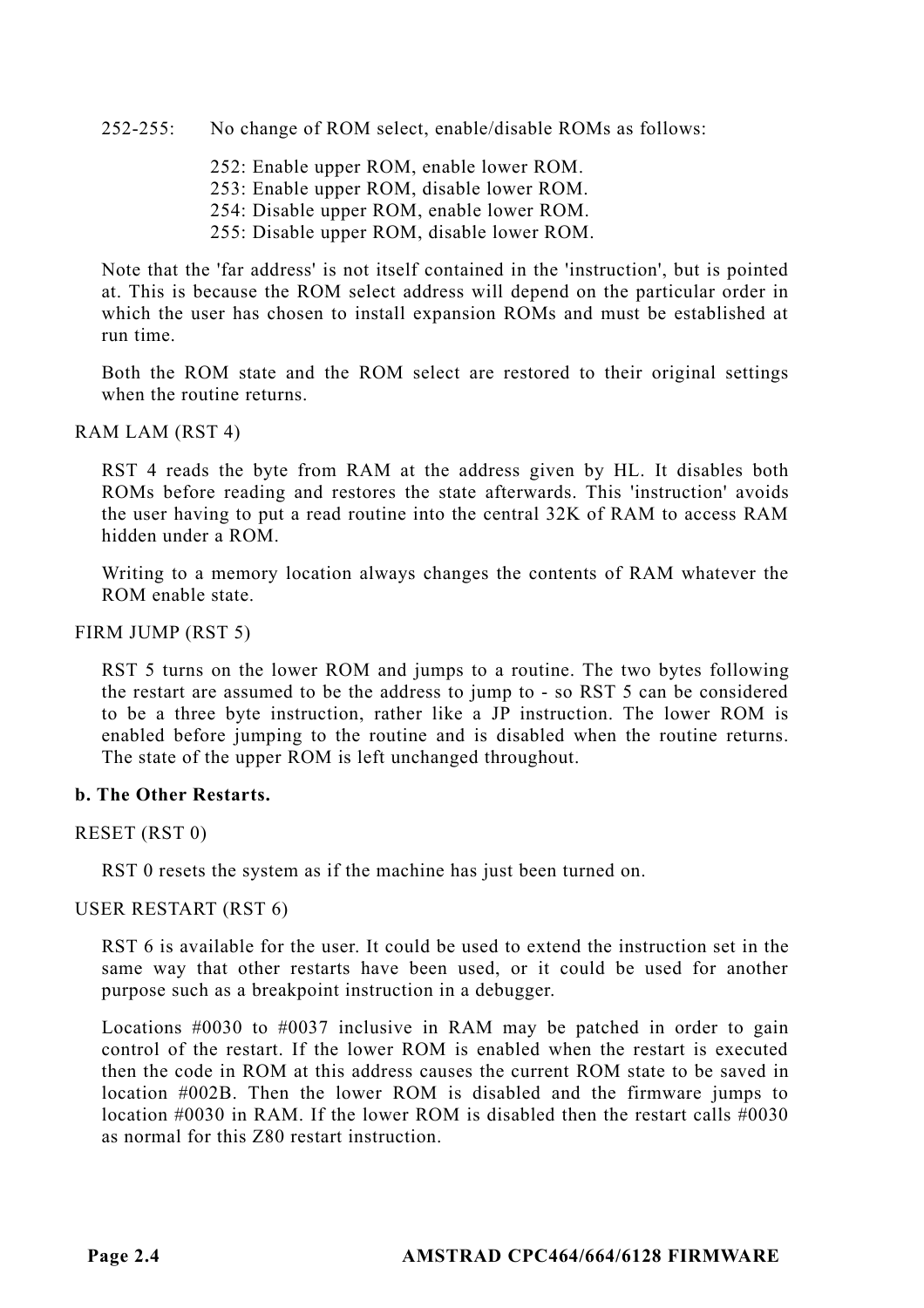INTERRUPT (RST 7)

RST 7 is reserved for interrupts (see section 11), it must not be executed by a program.

### **2.4 RAM and the Firmware.**

The ROM state should be transparent to the user. If the current foreground program (see section 10) is in ROM then the normal ROM state is to have the upper ROM enabled and the lower ROM disabled. If the current foreground program is in RAM then the normal state is to have both ROMs disabled. These states allow the foreground program free access to the memory pool. When a firmware routine is called the lower ROM is enabled and the upper ROM is usually disabled. This allows the firmware free access to the default screen memory (but not to all the memory pool). When the firmware routine returns the ROM state is automatically restored to what it was.

The cases where the ROM state is important are:

#### **a. Stack**

The hardware stack should never be below #4000, otherwise serious confusion will occur when the lower ROM is enabled and the stack is used - for example, when interrupts occur or the firmware is called.

Similarly, it is inadvisable to set the stack above #C000 unless it is certain that the upper ROM is never enabled when the stack is in use.

The system provides a stack area immediately below #C000 which is over 256 bytes long. This should be adequate for most purposes.

#### **b. Communication with the firmware.**

Most firmware routines take their parameters in registers. However, some use data areas in memory to pass information. Most firmware routines that use data areas in memory read these directly without using RAM LAMs (see above) or the equivalent. These routines are affected by the ROM state and the ROM select. They will read data from a ROM if the ROM is enabled and the routine is given a suitable address. (Note that the jumpblock disables the upper ROM when the firmware is called). Other firmware routines that use data areas in memory always read from RAM. They are unaffected by the ROM state and the ROM select.

Routines that always access RAM will mention this in the description of the routine. Other routines may be assumed to be affected by the ROM state. In particular the various data blocks used by the Kernel must lie in the central 32K of RAM for the Kernel to be able to use them.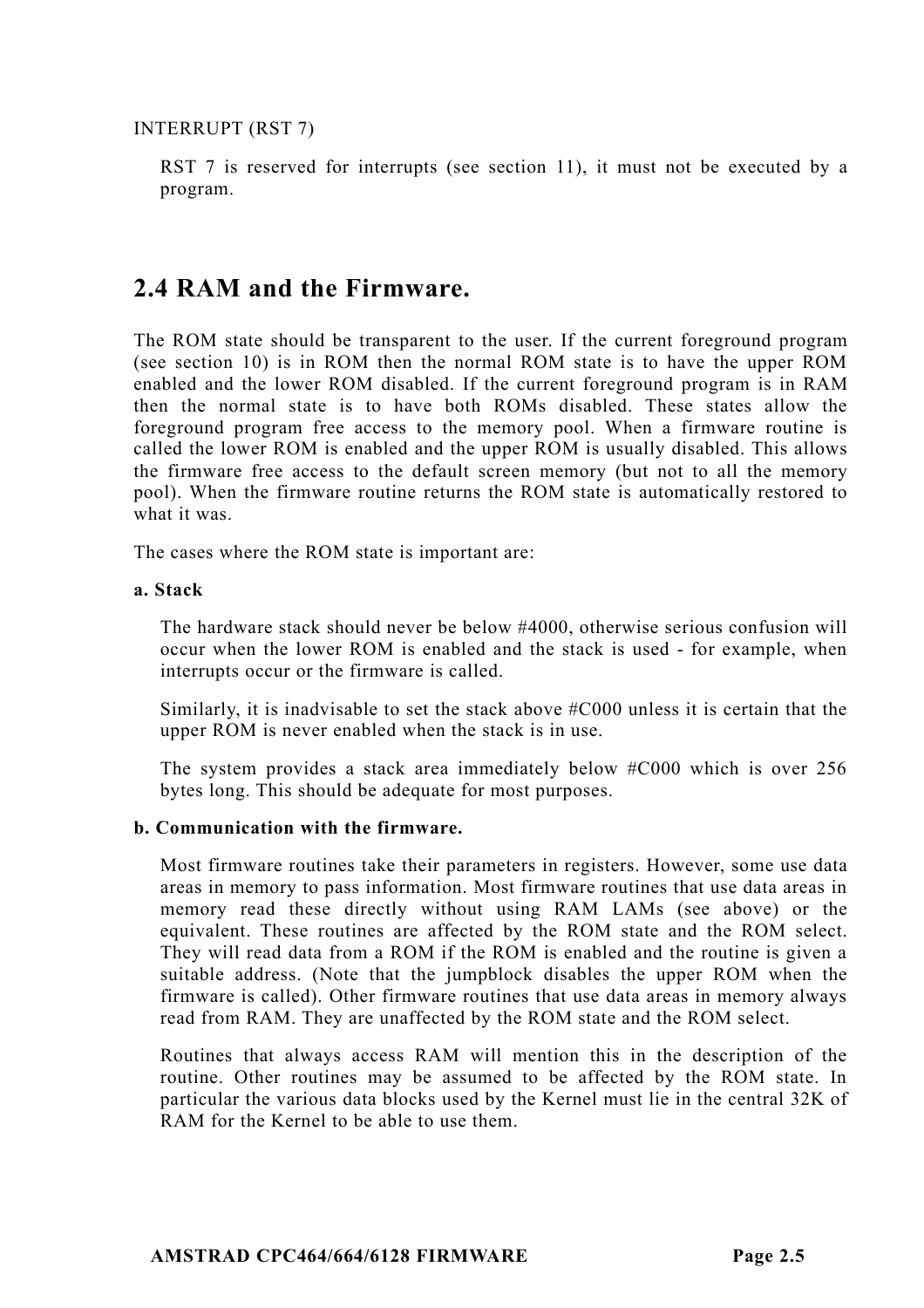#### **c. Communication between upper ROMs.**

Programs in upper ROMs may call routines in other ROMs, using the various Kernel facilities. There is no provision in the firmware, however, for a program in one ROM to access constants in another.

The majority of firmware routines are called via the firmware jumpblock, which starts at location #BB00, in the firmware RAM area. The Kernel routines associated with the memory map are called via one of two other jumpblock areas: the LOW area between #0000 and #003F, and the HIGH area starting at #B900. All of these routines and jumpblocks are copied out of the lower ROM into the firmware RAM area when the Kernel is initialized. Thus they work independently of the ROM state.

# **2.5 Bank Switching**

The ULA in the CPC6128 includes circuitry for bank switching 128K of RAM into the 64K memory map described in section 2.1. The bank switched RAM replaces the RAM in the memory map and behaves exactly like it; in particular, it is hidden when a ROM is enabled.

The 128K of bank switched RAM is split into 8 16K blocks, numbered 0..7. There are 8 memory organizations, also numbered 0..7, each of which switches a different set of four blocks into the memory map at #0000..#3FFF, #4000..#7FFF, #8000..#BFFF and #C000..#FFFF. The user can select an organization by calling KL BANK SELECT.

The blocks available in each organization are as follows:

| Organization | Block accessed at memory address |       |       |       |
|--------------|----------------------------------|-------|-------|-------|
|              | #0000                            | #4000 | #8000 | #C000 |
|              |                                  |       |       |       |
|              |                                  |       |       |       |
|              |                                  |       |       |       |
| 3            |                                  |       |       |       |
|              |                                  |       |       |       |
|              |                                  |       |       |       |
| 6            |                                  |       |       |       |
|              |                                  |       |       |       |

During EMS the CPC6128 selects organization 0 and this is the organization normally associated with the firmware. Note that blocks 0 and 2 contain firmware variables, firmware jumpblocks and the stack. All these need to be in their correct places for the firmware to run.